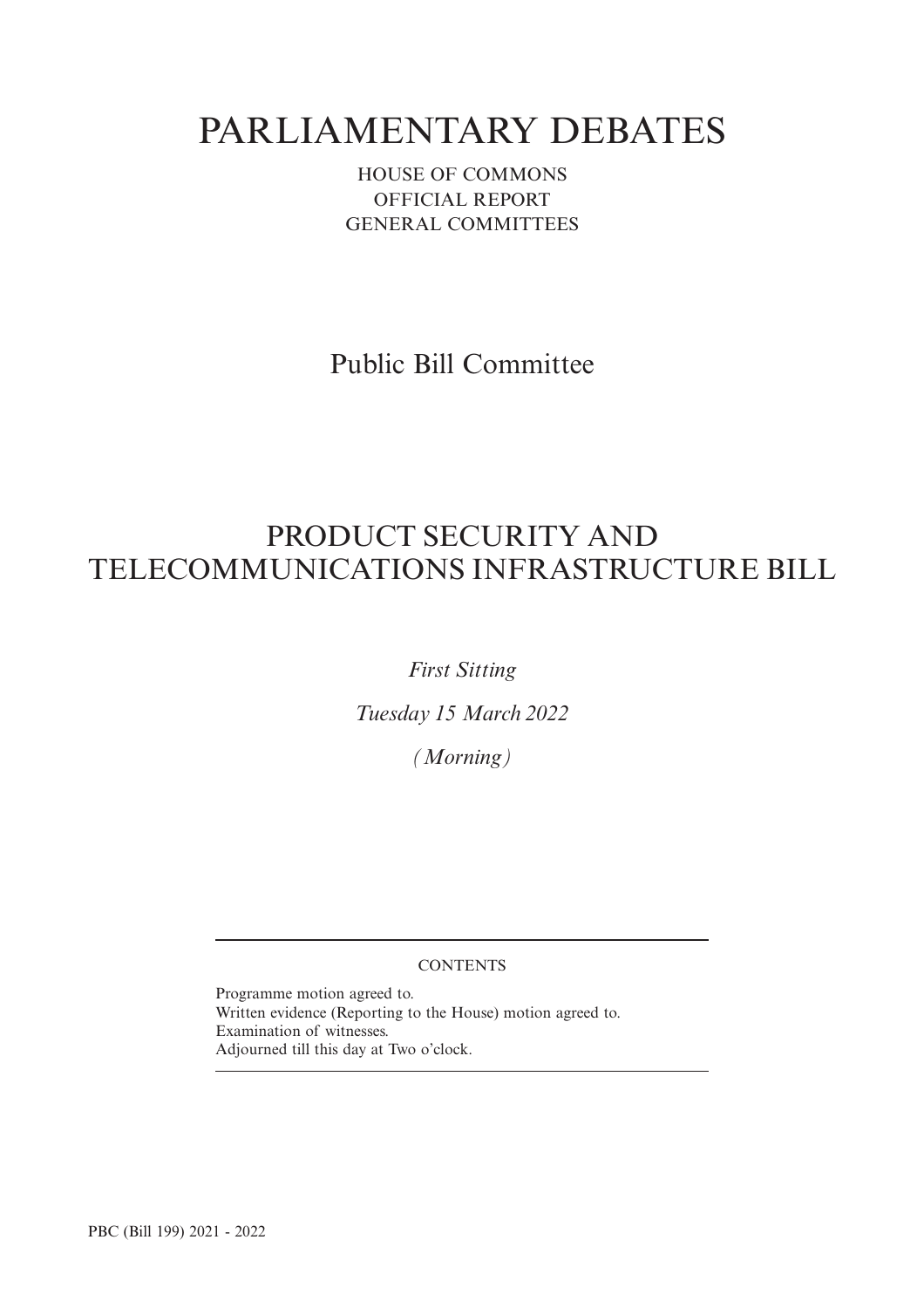No proofs can be supplied. Corrections that Members suggest for the final version of the report should be clearly marked in a copy of the report—not telephoned—and must be received in the Editor's Room, House of Commons,

**not later than**

**Saturday 19 March 2022**

© Parliamentary Copyright House of Commons 2022 *This publication may be reproduced under the terms of the Open Parliament licence, which is published at www.parliament.uk/site-information/copyright/.*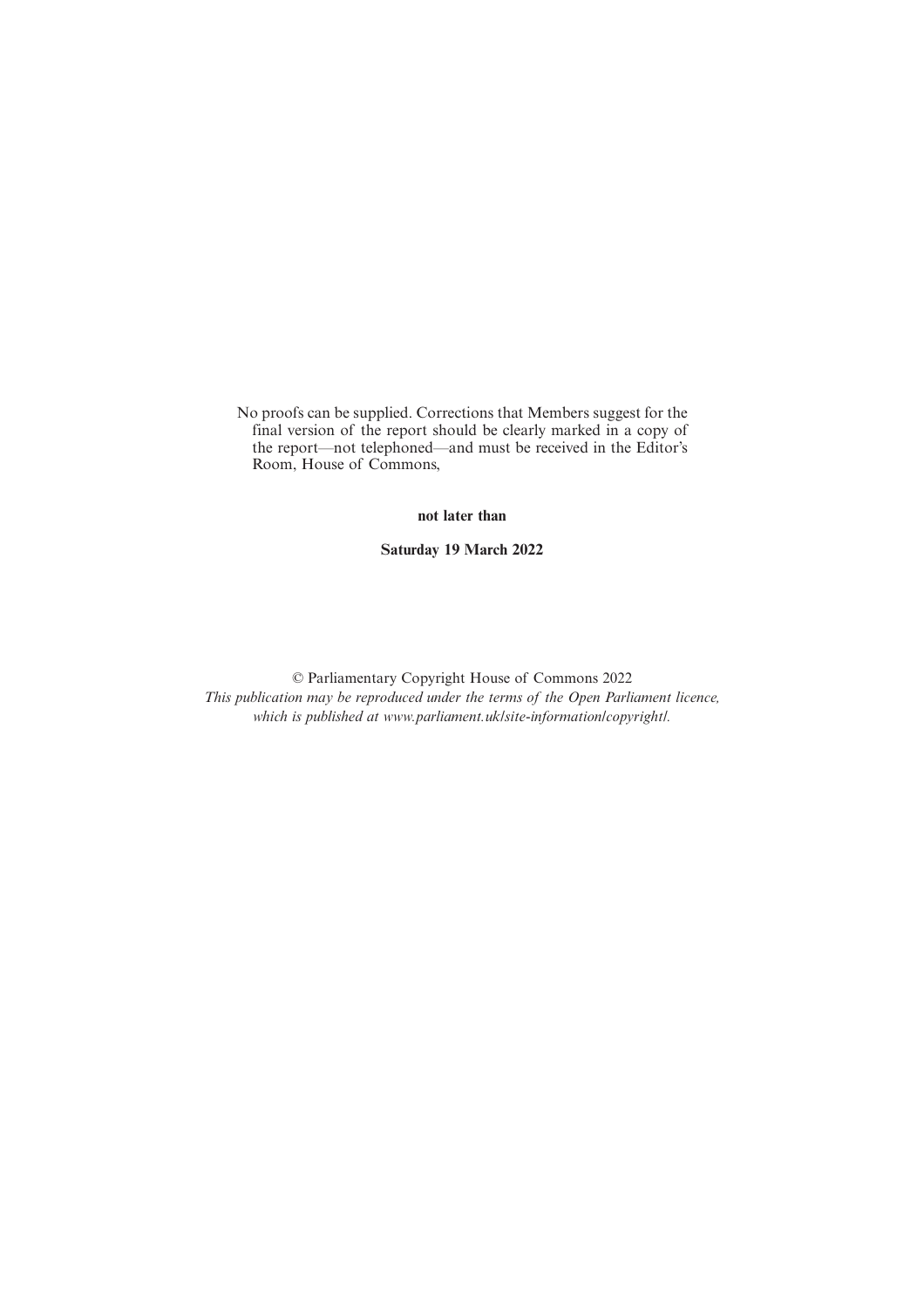#### **The Committee consisted of the following Members:**

*Chairs:* CAROLINE NOKES, † GRAHAM STRINGER

† Baynes, Simon *(Clwyd South)* (Con) Bhatti, Saqib *(Meriden)* (Con) † Brennan, Kevin *(Cardiff West)* (Lab) † Double, Steve *(St Austell and Newquay)* (Con) † Edwards, Ruth *(Rushcliffe)* (Con) † Elmore, Chris *(Ogmore)* (Lab) † Grundy, James *(Leigh)* (Con) † Hart, Sally-Ann *(Hastings and Rye)* (Con) Hollern, Kate *(Blackburn)* (Lab) † Long Bailey, Rebecca *(Salford and Eccles)* (Lab) † Lopez, Julia *(Minister for Media, Data and Digital Infrastructure)* † Mishra, Navendu *(Stockport)* (Lab) † Osborne, Kate *(Jarrow)* (Lab) † Randall, Tom *(Gedling)* (Con) † Vara, Shailesh *(North West Cambridgeshire)* (Con) Warburton, David *(Somerton and Frome)* (Con) Whitley, Mick *(Birkenhead)* (Lab) Huw Yardley, Bethan Harding, *Committee Clerks* **† attended the Committee**

Witnesses

Anna Turley, Chair, Protect and Connect

Dr Charles Trotman, Chief Economist, Country Land and Business Association

Eleanor Griggs, NFU Land Management Adviser, NFU

John Moor, Managing Director, IoT Security Foundation

Dave Kleidermacher, VP for Engineering, Android Security and Privacy, Google; Director, Internet of Secure Things Alliance

Dan Patefield, Head of Programme, Cyber and National Security, techUK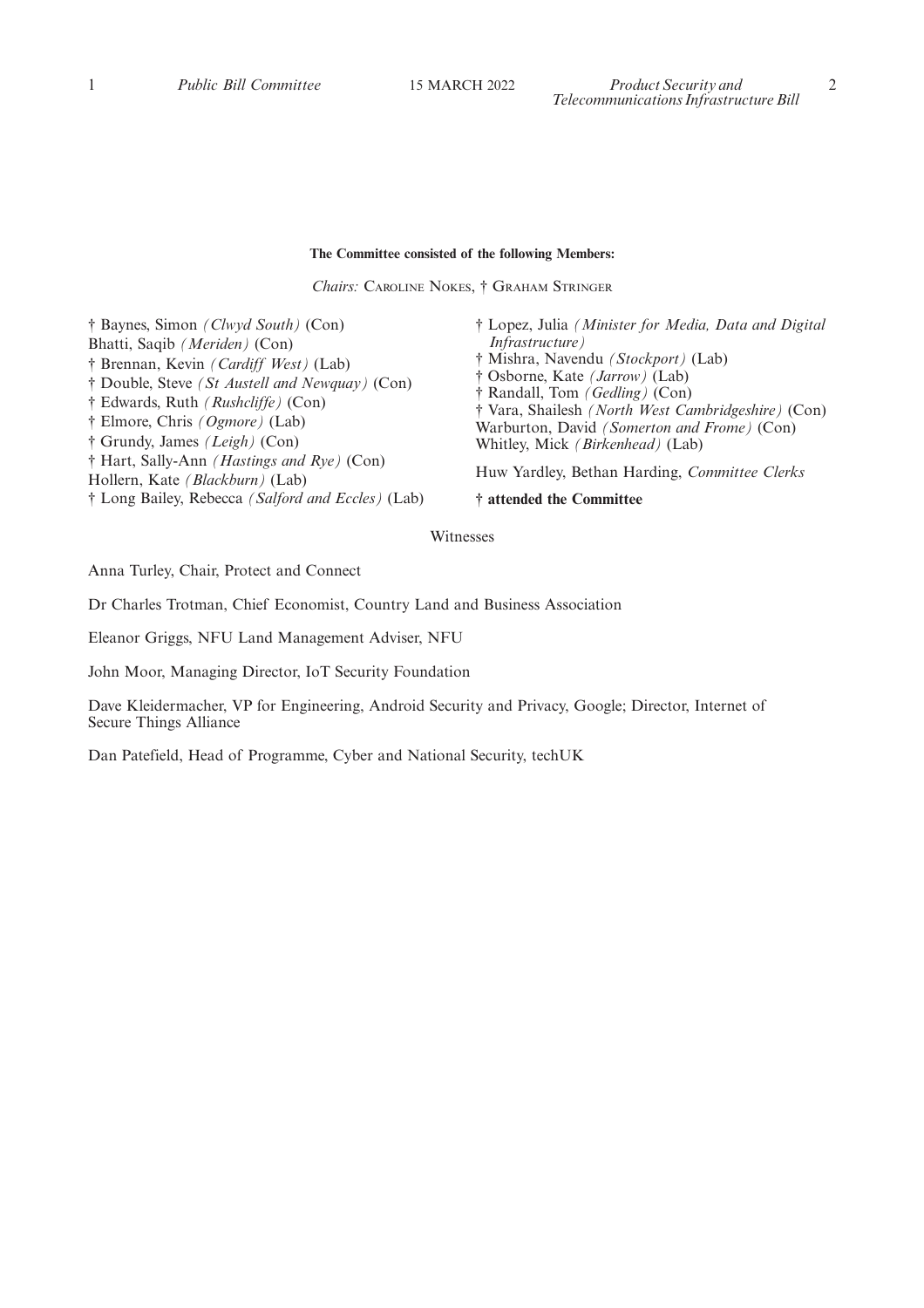#### *Tuesday 15 March 2022*

#### *(Morning)*

[GRAHAM STRINGER *in the Chair*]

## **Product Security and Telecommunications Infrastructure Bill**

#### 9.25 am

**The Chair:** We are now sitting in public and the proceedings are being broadcast. I have a few preliminary announcements. If hon. Members with speaking notes could email them to hansardnotes@parliament.uk, that would be very helpful to *Hansard*. Similarly, officials in the Gallery should communicate with Ministers electronically. All electronic devices should be switched to silent mode. Unlike in Select Committees—although these proceedings are similar—tea and coffee are not allowed during sittings.

We will first consider the programme motion on the amendment paper, and then a motion to enable the reporting of written evidence for publication, and a motion to allow us to deliberate in private about our questions before the oral evidence session. In view of the time available, I hope that we can deal with these matters formally. We discussed the programme motion last week at the Programming Sub-Committee.

*Ordered,*

That—

1. the Committee shall (in addition to its first meeting at 9.25 am on Tuesday 15 March) meet—

(a) at 2.00 pm on Tuesday 15 March;

(b) at 11.30 am and 2.00 pm on Thursday 17 March;

(c) at 9.25 am and 2.00 pm on Tuesday 22 March;

(d) at 11.30 am and 2.00 pm on Thursday 24 March;

(e) at 9.25 am and 2.00 pm on Tuesday 29 March;

2. the Committee shall hear oral evidence in accordance with the following Table;

| Date                | Time                                      | Witness                                                                                                       |
|---------------------|-------------------------------------------|---------------------------------------------------------------------------------------------------------------|
| Tuesday 15<br>March | Until no later than<br>$10.25 \text{ am}$ | Protect & Connect; The<br>Country, Land and<br><b>Business Association;</b><br>The National Farmers'<br>Union |
| Tuesday 15<br>March | Until no later than<br>$11.25 \text{ am}$ | The IoT Security<br>Foundation; The<br>Internet of Secure<br>Things Alliance;<br>techUK                       |
| Tuesday 15<br>March | Until no later than<br>$2.40 \text{ pm}$  | Professor Madeline<br>Carr, University<br>College London;<br>Copper Horse Limited                             |
| Tuesday 15<br>March | Until no later than<br>$3.40 \text{ pm}$  | Openreach; CityFibre;<br>Speed Up Britain                                                                     |
| Tuesday 15<br>March | Until no later than<br>$4.20 \text{ pm}$  | <b>BUUK</b> Infrastructure:<br>The Internet Service<br>Providers' Association                                 |
| Tuesday 15<br>March | Until no later than<br>$5.00 \text{ pm}$  | Which?; Refuge                                                                                                |

3. proceedings on consideration of the Bill in Committee shall be taken in the following order: Clauses 1 to 66, the Schedule, Clauses 67 to 78, new Clauses, new Schedules, remaining proceedings on the Bill;

4. the proceedings shall (so far as not previously concluded) be brought to a conclusion at 5.00 pm on Tuesday 29 March.— *(Julia Lopez.)*

*Resolved,*

That, subject to the discretion of the Chair, any written evidence received by the Committee shall be reported to the House for publication.—*(Julia Lopez.)*

**The Chair:**Copies of written evidence that the Committee receives will be made available in the Committee Room and circulated to members by email. I would usually call on the Minister at this stage to move the motion for the Committee to sit in private, but I do not think that the Front Benchers on either side want to move into a private session, so we will continue sitting in public and the proceedings are still being broadcast. Before we start hearing from the witnesses, do any hon. Members wish to make declarations of interest in connection with the Bill?

**Ruth Edwards**(Rushcliffe) (Con): I am a former worker in the cyber-security industry, and have worked for a couple of the witnesses giving evidence today. One is techUK; I have also worked for BT, which of course owns Openreach. I also draw the Committee's attention to my entry in the Register of Members' Financial Interests: I undertook some work in cyber-security for MHR between May and December last year.

**The Chair:** Thank you. The Clerks will note that declaration from Ruth Edwards; and Ruth, if you wish to refer to it later in the proceedings, do so.

**James Grundy** (Leigh) (Con): This is slightly tangential, but better declared than risked. The Grundy family farm has a mobile phone mast, for which my father receives yearly payment.

**The Chair:** Thank you. The same applies.

#### **Examination of Witnesses**

*Anna Turley, Dr Charles Trotman and Eleanor Griggs gave evidence.*

#### 9.29 am

**Chair:** I welcome the witnesses to the meeting, and thank you for your time. Before calling the first Member to ask a question, I remind all Members that questions should be limited to matters within the scope of the Bill and that we must stick to the timings in the programme motion to which the Committee has agreed, so this session will end at 10.25 am sharp, or earlier if we run out of questions. I ask the witnesses to introduce themselves briefly.

*Anna Turley:* My name is Anna Turley and I am chair of the Protect and Connect Campaign.

*Eleanor Griggs:*I am Eleanor Griggs, land management adviser for the National Farmers Union, representing about 47,000 farming members.

*Dr Trotman:* I am Charles Trotman, chief economist at the Country Land and Business Association. We represent 28,000 members across England and Wales. I am also chair of the rural connectivity forum, which represents rural organisations to industry and Government.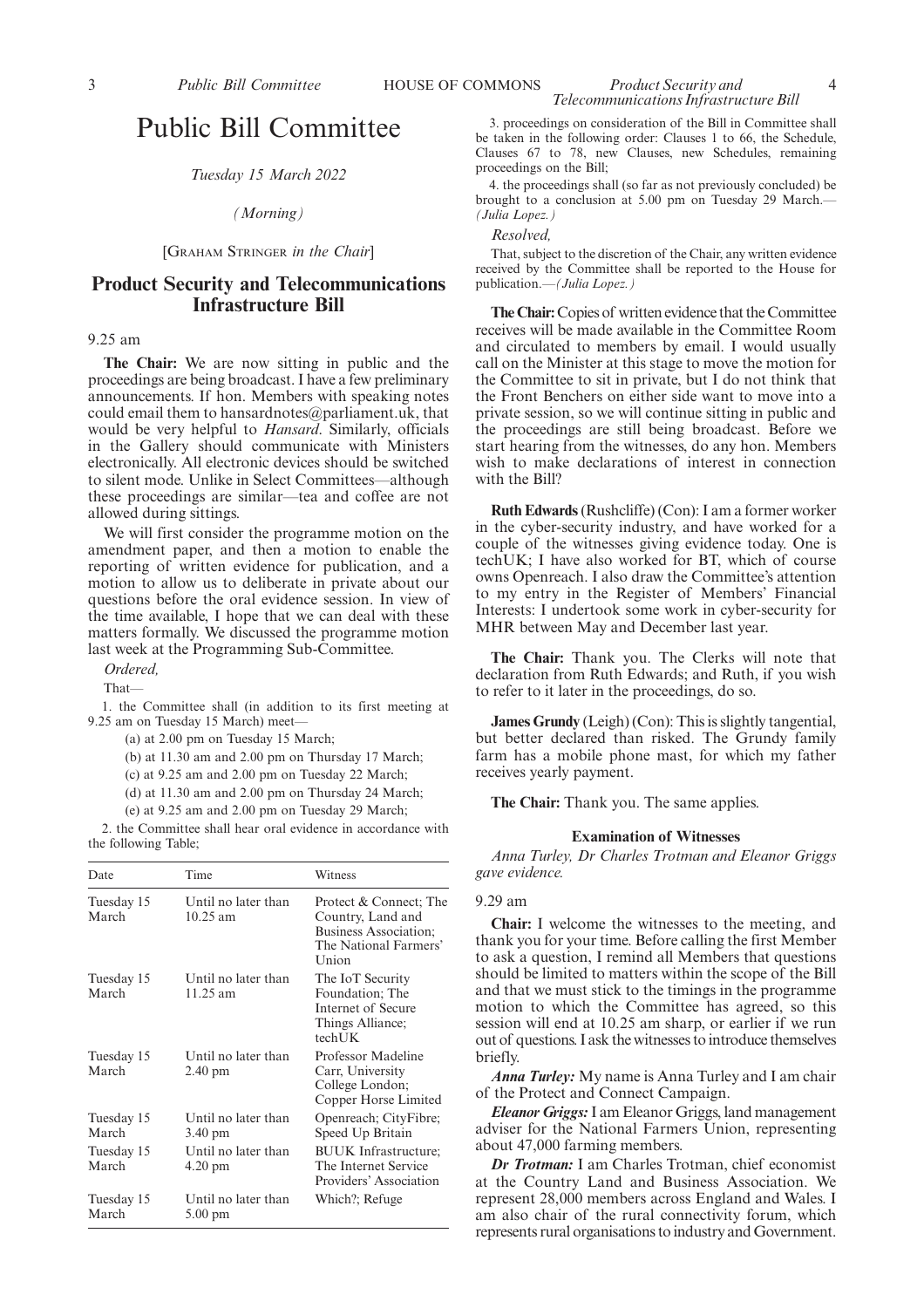**The Chair:** Thank you. Let us move first to the Minister to ask any questions that she may have.

**Q1 The Minister for Media, Data and Digital Infrastructure (Julia Lopez):** Thank you for coming, Anna. It is good to see you again, and I am grateful to you for taking the time to meet me earlier. It would be helpful to understand how the curve of difficult cases has changed. You will know that in 2017 a lot of reforms were made to the electronic communications code and, initially, there were difficulties in finding the right balance between the rights of landowners and the interests of telecoms operators. A larger a number of cases arose, but certainly from my experience as a Minister, the number of difficult cases seems to have evened out. Is that the experience of Protect and Connect?

*Anna Turley:* Thank you for meeting us to discuss our campaign. I should have mentioned at the outset that we represent all the site owners around the country who host telecoms communication infrastructure on their land.

I am afraid that we are not seeing the same tailing off of difficult cases; a number of cases are continuing to come to us where leases are up for renewal, yet telecoms companies are behaving in quite an appalling way. We have cases of rent reductions, often starting at 90% to 95%, and that is par for the course—it is not a small handful of extreme cases. In a large number of cases across the country telecoms companies are coming in often with very aggressive legal notices, which are quite intimidating and making people feel that they are being steamrollered by those large companies. People feel that they have no ability to participate in the legal process, and are obliged to take those cuts of 90% to 95%. If you are small community group, a church or a sports club, the difference between £4,000 and a couple of hundred is huge and has a great impact, especially when you believed that you had that income for the next 10 years. The impact on people has been huge and it has been pretty devastating since 2017.

Our frustration with the Bill is that it fails to address the root causes of that problem. The valuation issue is affecting people deeply, and the Bill will not deal with that. Those cases will continue to arise, and in fact the Bill will expand the number of people who will be affected by the 2017 code through the Landlord and Tenant Act 1954 and the Business Tenancies (Northern Ireland) Order 1996. Between another 3,000 and 4,000 people in Ireland will be affected by the 2017 code changes, as well as thousands of others across the UK. Those cases will not diminish, nor will the huge drops in rent, and that is having a devastating effect on a lot of small landowners and property owners around the country.

**Q2 Julia Lopez:** Could you be a little bit more precise on case numbers? How many people have directly approached Protect and Connect to ask you to lobby on their behalf? You have said that there are still a large number of cases, so can you put a number on that?

*Anna Turley:* I would say that we are dealing with in the region of a few thousand. I have a number of case studies from Members'constituencies around the country. I am afraid that I do not have a total overall figure, but there are 33,000 site owners around the country who are affected by this. Thousands of affected people have come forward to us via social media and lobbied their MPs. I would be happy to write to the Committee with a full number, but as I said, it is in the thousands. This is not a small number of unique people; this is par for the course. Colleagues here will represent their members in such cases, too. They are not a small minority that we have cherry-picked; this is happening across the board.

*Telecommunications Infrastructure Bill*

The campaign was set up because there was no way for, say, a church in Scotland, a rugby club in Wales and a farmer in Surrey to come together to stand up for their rights as landlords, to talk about how this was affecting them, and to have their voice heard by Government. Legislation was continuing to be developed, through pressure from mobile operators, which have long-standing and strong connections with Government through their large lobbying organisations. The views of ordinary people about the impact of the legislation on them were not being heard.

**Q3 Chris Elmore** (Ogmore) (Lab): On the 90% to 95% reduction that you mentioned, will you set out some examples of the impact that is having on site owners, churches and community groups? What challenges will they face as a result of these significant reductions?

*Anna Turley:* Absolutely. Someone in Cambridgeshire wrote to us who has two masts on their farm:

"I have recently gained Planning Approval for 5 Houses on my land Immediately next to the mast positions. Not only do I appear unable to refuse to renew the Lease…their current offer is derisory at £750 per annum which is less than 10% of the current rent."

Another, in Peterborough, said:

"It's been two and a half years out of lease, they had agreed all the new terms of the lease, just about to sign off. Then all change and they pulled out, and offered £500 per year and not heard anything since. These tower operators make dodgy used car salesman seem like Saints."

We have hundreds and hundreds of those. Churches, for example, are saying that they can no longer keep to their plans for the upkeep of their buildings. Sports clubs say that they will have to ask parents for more, so that their kids can play on the team. The impact of a rent cut from £4,000 to just £350 is devastating for small community groups and small businesses. They feel that nobody is standing up for them or listening. The impact of the new legislation will make that even worse.

**Q4 Chris Elmore:** In your organisation's view, how is the imbalance between providers and telecoms companies resolved? How could we improve the Bill?

*Anna Turley:* The first recommendation would be to go back to the Law Commission proposals of 2013. The Law Commission suggested a market-based valuation approach that was closer to the previous approach but still delivered savings to the operators. That was widely accepted as a very positive way forward. If that were taken as the approach to valuation, it would deal with the root causes of the issues and the imbalance brought by the 2017 changes, which essentially gave all the power to the operators.

As for the Bill, a number of further changes will damage and affect smaller landlords. For example, the Bill brings in backdated payments. Again, that could have a devastating impact on a small community group that is being asked not only to accept huge cuts in their rent, but to backdate their bills. There are issues on the definition of "occupier", which others will talk about. That could give operators the opportunity to change or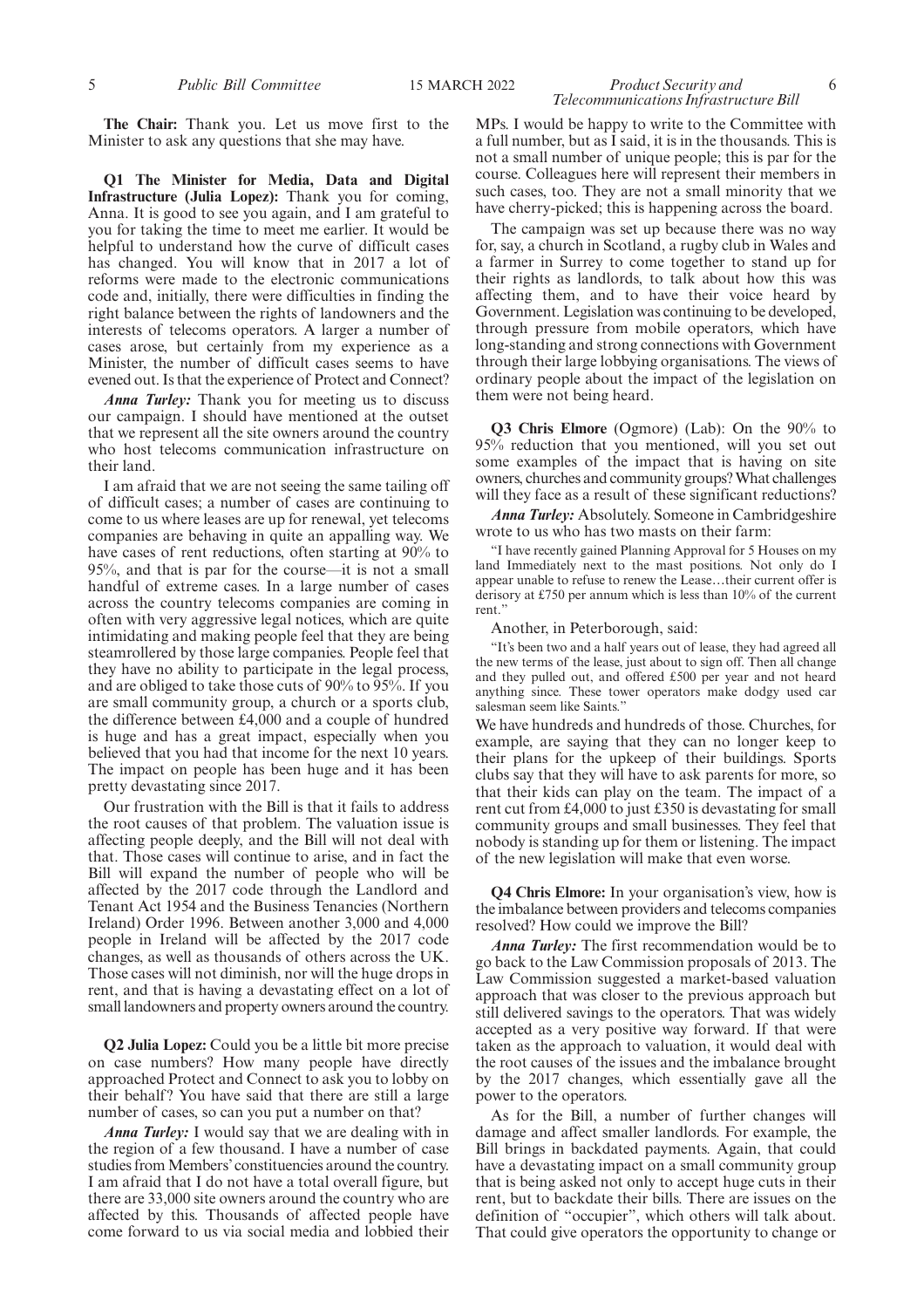7 *Public Bill Committee* HOUSE OF COMMONS *Product Security and* 8

modify agreements that were entered into in good faith and still have time to run. We would like more protections for landlords, to protect them against poor behaviour by operators. For example, alternative dispute resolution should be mandatory. There should be the power to impose fines on operators for bad behaviour. We would like a statutory code of practice for them as well.

We are also very concerned about changes to the Landlord and Tenant Act 1985. We do not believe the reforms to valuation should be extended to the new legislation. That could set a huge precedent for all kinds of things such as wind turbines, and could bring the 2017 changes into effect for thousands of people who previously were not covered.

We would also like to see an evidence base; that is one of the most important things. Five years after the changes were brought in, there has been no full impact assessment of the 2017 changes. There is no evidence base, but it was promised, during the passage of the Bill in 2017, that there would be a full assessment by 2022. We have not got a clear enough sense of the impact of those changes. Here we are again, bringing forward new legislation without having a proper evidence base for those 2017 changes.

Finally, we would also like more reporting requirements on the operators. We have no evidence that the money they have saved since 2017 has gone back into building new infrastructure. Everybody wants connectivity. All our members want better connectivity and wi-fi, but the reality is that money is not being invested back into the infrastructure. It is disappearing into the profits, and there is no onus on operators to show where that money is being saved and how it is being used. We would like there to be more reporting requirements on them.

**The Chair:** Before Chris Elmore asks another question, let me say to the other two witnesses, who are appearing virtually, that if at any stage they wish to add anything to what has been said, please indicate that to me, and I will call you.

**Q5 Chris Elmore:** Dr Trotman, do your association and your members think that the Bill addresses the imbalance between site providers and telecom companies?

*Dr Trotman:* No, it does not. The Minister hit the nail on the head: you need balance in the market. What the 2017 changes did and what the part 2 changes will do in this Bill is further skew the marketplace. As Anna said, if the Government had taken forward the Law Commission's recommendations back in 2013, we would not be in this situation. We would be moving far faster towards universal coverage, which we all want, and which, as the covid-19 pandemic proved beyond all reasonable doubt, we all need. The problem we have is that this element of distrust between site providers and operators has shifted clearly in favour of the operators. The market is not working as it needs to.

As far as the CLA and I am concerned, it is incumbent on the industry, rural organisations, telecom companies and trade associations to come together and work out the differences. It is the role of the Government to assist in that process. If we cannot get the balance right, effective deployments will be delayed. That delay will severely limit the ability of rural communities to increase social inclusion, and reduce the ability of rural businesses to pick up and recover from the pandemic, and from the

cost of living crisis that we are likely to face in the next six to 12 months. We need to get the balance right, and we still have not got it right.

*Telecommunications Infrastructure Bill*

**Q6 Chris Elmore:** Does part 2 of the ECC improve communications and engagement with the industry?

*Dr Trotman:* No, it makes it worse. That is our concern. We have an opportunity here to bring the industry together. Unfortunately, what part 2 of the Bill does is pull the industry further apart. The sector and the market was beginning to settle down after the 2017 changes. The Government then decided that the changes were necessary. We do not know why—as Anna said, there has been no real assessment of the impact of the changes on the market place.

On the case numbers that the Minister was talking about, you have to bear in mind that a lot of these agreements are placed under non-disclosure agreements, so we do not have the information we need to assess how wide the problem is. Given all the cases we have, it is clearly a very serious problem. The key is for the industry to get the balance right and for the Government to assist.

**Q7 Chris Elmore:** Should the alternative dispute resolution mechanism be mandatory, or voluntary, as is proposed in the Bill?

*Dr Trotman:* If the Government could give us the assurances and safeguards that we need that a voluntary system would work, I think that would be satisfactory. However, we have not seen that so far in our discussions with Government officials. If it is going to work as effectively as we want it to, it will have to be a mandatory mechanism.

If the ADR system works, it will reduce tensions in the market, because it means that site providers, for example, who are in dispute with the operators, would not be threatened with going before the courts. There would be an opportunity to negotiate under the premise of an arbitration process. However, we must ensure that that is available. That is where we need the safeguards. If we have those safeguards, and they are clear and consistent, then a voluntary system may be appropriate. However, from what we have seen so far, that will not be the case. We are not certain that the Government's guarantees will work—that is the key point—so it has to be a mandatory system.

**Q8 Chris Elmore:** Ms Griggs, good morning. Could you also answer that question on the AGR, please? Should it be compulsory, or voluntary, as set out in the Bill?

*Eleanor Griggs:* My opinion is very similar to Charles's, really. As it stands, I cannot see any option other than to make it mandatory to protect our members, who do not necessarily have that negotiating power, given the statutory powers that operators have, which could potentially be increased should the Bill, as introduced, go through.

**Q9 Chris Elmore:** I have two last questions for you, Ms Griggs. First, I am interested in some examples of where tenant farmers are being impacted by the reductions—similar to Ms Turley's point on some of the broader community groups. Secondly, in moving forward, does the risk lower rents impact on farmers' decisions regarding land access for masts and other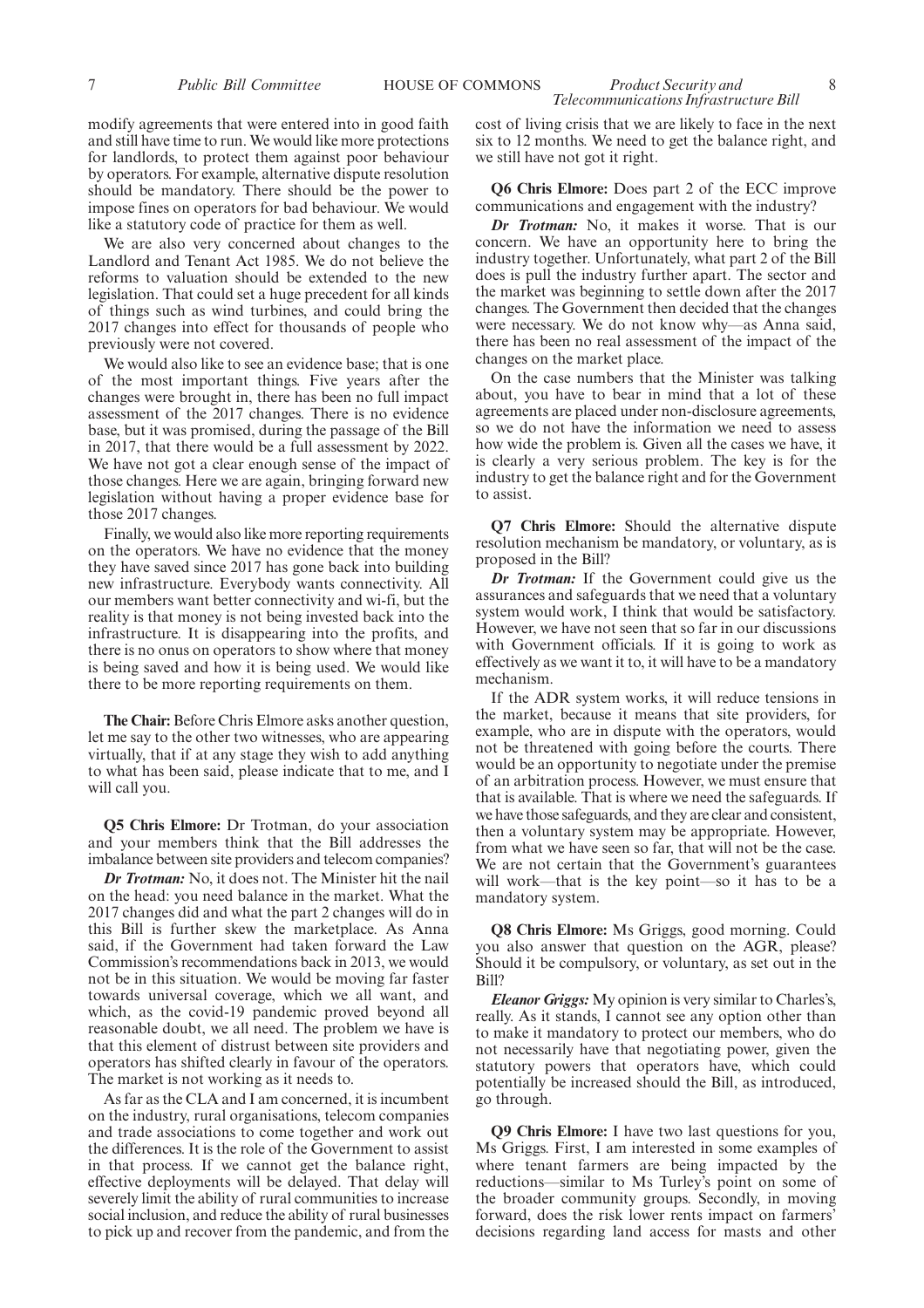telecoms devices? In essence, what are your members saying on the broader NFU's work around the Bill and improving infrastructure for digital communications?

*Eleanor Griggs:* Yes, a lot of members have contacted us over the past few years, including quite a few recent cases. Obviously, those are under the 2017 changes. Many do focus on the rent, because that seems to be the trigger point, but then, when you look at the 90% decrease in rent, and then at the further terms that operators are trying to claim on renewals, those too are very unfavourable. They are not included within the code—they are not code powers—and have the impact of limiting what members can do across not just a small area contained within the deeds, but sometimes much larger areas, and sometimes an entire farm.

On the valuation itself—the reduction in rents—at a time when agriculture is seeing the loss of its EU subsidy payments under the common agricultural policy, it needs to be looking at alternative income streams. That, in itself, means that they will not be looking at mobile phone masts, as they did pre-2017, to get those income streams, but—this is leading on to the second part of the question—farmers will be looking to try to get income streams from every little piece of their land now. That will mean that there will not be any scope for something that does not pay very much money, but also does, or potentially could, include quite a lot of hassle through behaviours of operators and contractors when they are on land. It is not a very attractive prospect to have an operator on land now.

**The Chair:** Thank you. Will any Members wishing to ask questions please indicate that? Ruth Edwards.

**Q10 Ruth Edwards:** I refer the Committee to my previous declaration of interest. Ms Turley, I want to ask a point of clarification, please. You mentioned that 33,000 site owners across the country were affected by the legislation. Is that 33,000 site owners in total or 33,000 whom you believe have been particularly badly affected?

*Anna Turley:* That is in total.

**Q11 Ruth Edwards:** And roughly what proportion of them have reached out to your campaign?

*Anna Turley:* Well, we know that a third of them have had reductions of around 90% or 95%; that is from our own survey approaches. Going back to the Minister's first question, I could write to the Committee afterwards with the exact number. Thousands of people have written to us through social media and email, and have responded to our website. I do not have a total number for all those who have contacted us, but there are thousands of case studies across the country.

**Ruth Edwards:** You must have a rough idea. Is it something like 10% or 50%?

*Anna Turley:* I would say that probably about 4,000 people have reached out to us, but again, people have to be aware of our campaign. They have to have found us—come across us on social media. They have to have been engaged with us. It does not mean that there are not an awful lot of people sitting and suffering in silence. Part of the reason for setting up this campaign was that there were people who were just in despair and really struggling. Our campaign was set up to give them

9 *Public Bill Committee* 15 MARCH 2022 *Product Security and* 10 *Telecommunications Infrastructure Bill*

> a voice and to give them access. I think this is really important. When the legislation was made previously, you were hearing only from mobile operators—those on the other side. There is no roll-out and no connectivity without people hosting a site on their lands. These people are fundamental to us hitting our targets, and we need to make sure their voices are heard in this campaign.

> **Q12 Ruth Edwards:** How does the current rent valuation for phone masts compare to rents that other utility providers pay to landowners?

> *Anna Turley:* I am not sure about that, but I know that internationally we compare very well. Our rents pre-2017 were not significantly higher than those in other countries, like Germany, Spain, Italy and others that are substantially ahead of us in the roll-out. I do not believe, and evidence does not suggest, that cutting these rents has actually increased our roll-out and our connectivity.

> If you want to make the comparison with other utilities companies, the issue for all of those is that they are very tightly regulated industries, whereas there is very little regulation, and very little accountability and transparency, on the telecoms industries. If they are to become an essential utility—that may be the way we go, down the line—it is fundamental that the same kind of transparency, accountability and regulation is placed on them as is placed on utilities at the moment. That is not the case. We have no idea whether the savings that have been made through this have been reinvested in new infrastructure. There is no onus on these companies to do that. The Government are continuing to subsidise them with things like the shared rural network. It seems to be money after money towards these companies, without any indication of whether that money is actually being invested in helping us to achieve our connectivity outcomes.

> **Q13 Ruth Edwards:** Tell me more about your campaign. How is the organisation set up?

> *Anna Turley:* We are funded by an organisation called APW, which is a company that is a telecoms—sorry, a company that owns a land infrastructure itself. But as I say, we are supported by colleagues like the NFU, the CLA and others who back our campaign, and we represent all the site owners that have contacted us over this time to get their voices heard.

> There are huge organisations, like Speed Up Britain and Mobile UK, that have very good connections with Government and are able to lobby and present their side of the argument. Until Protect and Connect was set up, there was no collective voice—no unified way in which site owners could speak to Government and tell their story. I think it is really important that we hear about this. I have examples here of constituents of your own who are saying, "We have telecoms masts. In view of the impact on our rent, I would certainly not have allowed the siting of masts on my property." A number of people and organisations around the country would not have had this voice if we were not providing this campaign.

**Q14 Ruth Edwards:** Is APW APWireless? *Anna Turley:* Yes.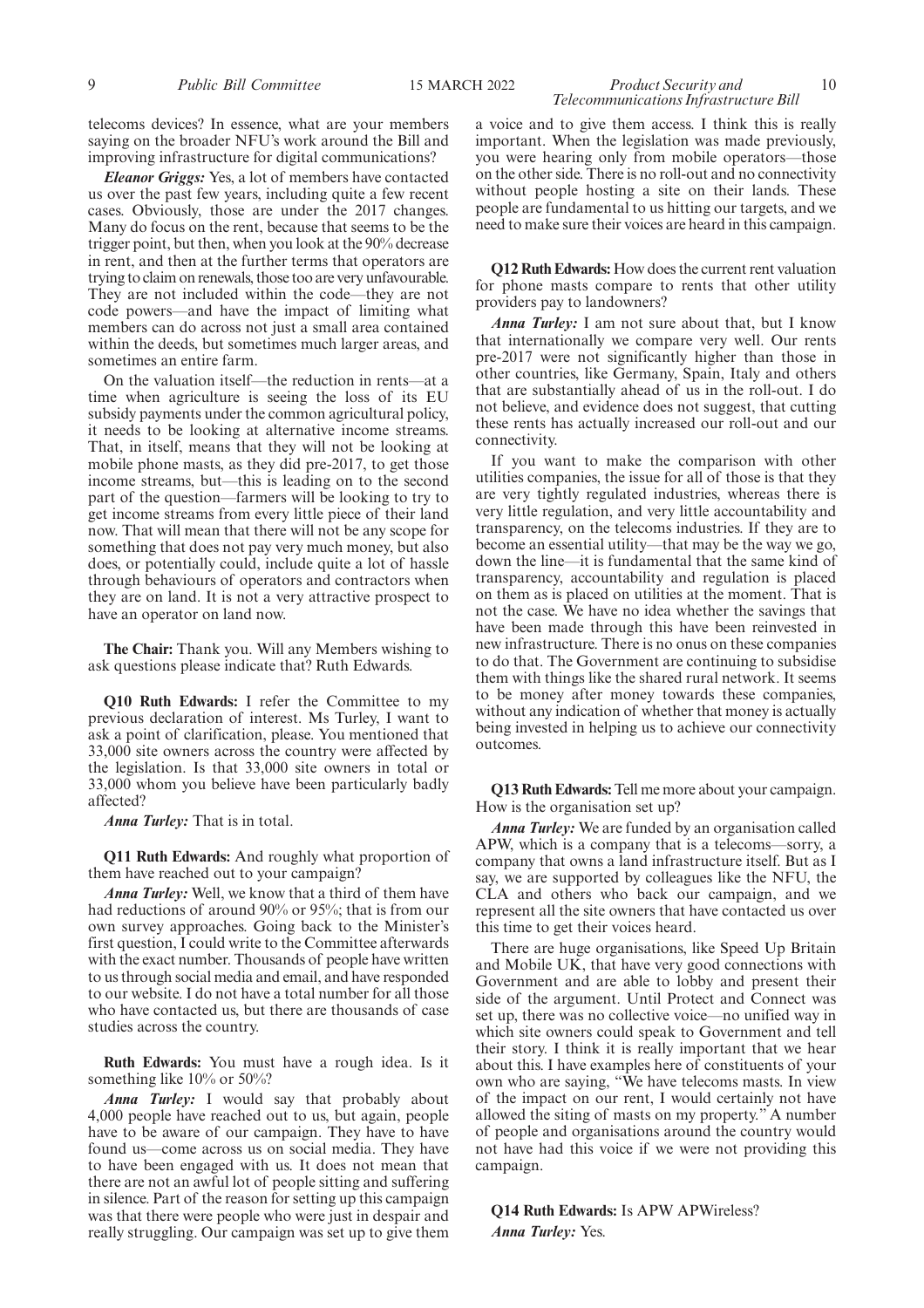**Ruth Edwards:** So that's the phone mast lease investment firm?

*Anna Turley:* Yes.

**Ruth Edwards:** What's their interest in this? *Anna Turley:* Obviously they are a site provider—

**Ruth Edwards:** So they would stand to gain substantially financially if we increased rent valuations.

*Anna Turley:* They have been losing substantially since 2017, so, yes, of course there is a financial interest. The point of the campaign is that they, by themselves, do not have a voice, and without their funding this campaign neither would all the other affected organisations—charities, community groups and others. If a representative of Speed Up Britain were here, you would recognise that there is a financial interest for mobile operators as well.

We have been very clear about the issue. Of course, the valuation is important and the money is important. I am a member of the campaign because bad policy has been developed over the past few years that has basically put all the power in the hands of a large number of mobile operators. Ordinary people around the country have been absolutely hammered by that and have not had the opportunity to express the impact on their lives and livelihoods. The campaign is a really important one to address that balance.

**Ruth Edwards:** Just to be clear, I do not think that there is anything wrong with APWireless lobbying for their interest; like you say, big telcos would as well. For clarity and transparency, however, I think it is important for people to note that Protect and Connect does not just represent small landowners and community groups; it also represents APWireless, which describes itself as one of the world's leading mast lease investment firms, with thousands of leases in 21 countries across the world. I think it important that we have that on the record.

*Anna Turley:* Absolutely; no problem with that.

**The Chair:** I remind Members that we should confine ourselves to questions, not to straightforward dialogue.

**Q15 Kevin Brennan** (Cardiff West) (Lab): This is quite an interesting Bill. I served on the 2017 Bill Committee, and at the time I thought it was interesting that a Conservative Government wanted to severely restrict private property rights. Nevertheless, I think we were content to support the principle that the legislation might unlock a problem. But, Anna, are you saying that that is not what has happened? Is that a fair assessment of the overall criticism of the Bill by both large and small landowners who have an interest in this?

*Anna Turley:* Yes, I think that is the case. The fact that we are back here again shows that roll-out has not improved, nor has connectivity. We have had further subsidies through the shared rural network. More than 300 cases going through court have been bogged down, whereas prior to the 2017 legislation barely a handful of cases went to court. That has resulted in a huge amount of litigation and conflict between site owners and operators, which simply did not arise before. That is holding back our roll-out and affecting GDP. We are falling behind our international competitors. The changes in the 2017

code mean that there is now so little incentive for people to host sites on their land that we are at risk of further jeopardising our connectivity goals and achieving the outcomes that we all want.

**Q16 Kevin Brennan:** You presented the case that someone might own a bit of land, and they would have previously got £1,000 for the site and now they are only getting £50. I can honestly say that that was not envisaged when the Bill was discussed in Committee in 2017. The Government never suggested that; everyone knew that the legislation would suppress rents for private property owners, but no one really understood that there would be a 90% suppression. Is that genuinely typical, or are those outliers in terms of what has happened to people's private property rights and their ability to raise rent from their property?

*Anna Turley:* Going back to your point about the Bill, that was not what was envisaged at the time. The impact assessment predicted a reduction of around 40%. Even Speed Up Britain has said that the average reduction is around 67%. We would dispute that, but without the evidence it has been incredibly difficult to show that. We have a huge number of cases where the operators have come in at a 90% to 95% reduction. That is par for the course.

There is an incentive for the operators to take cases to court to try to push for the biggest cuts that they can, because they can apply that across the board. The frustration is that we see them come in with large rent reductions, often bullying small landowners, families, small charities and community groups. Those people are having to accept cuts of between 90% and 95% because they simply do not have the wherewithal to go through lengthy legal processes to combat the huge strong legal arms of those organisations. They are simply having to submit to that.

To go back to your point about outliers, we have also tried to get information about the impact on local authorities, because a huge number of local authorities host these sites, as well as a number of hospitals and other public buildings. Again, we are seeing 80% to 85% cuts to local authorities. Leeds City Council, for example, has taken a reduction of 85%. That is thousands of pounds lost to local authorities. At the same time as we have heard that dairy and other farmers are being encouraged to expand and diversify their income, or local community and charity groups are being told to be entrepreneurial and to diversify their income, local authorities have had huge cuts over the past decade, as we know, and they are trying to get their income wherever they can. It seems crazy for them, essentially, to be subsidising private companies that might be making £10 billion in profit last year. That is money taken away from our local authorities, small charities and community groups, and it is not a small handful of them; this is happening across the board.

**Q17 Kevin Brennan:**My final question is to Dr Trotman. What is your response to the charge that you are in effect trying to thwart the Government's levelling-up agenda in what you are doing? Are you trying to stop essential national infrastructure rolling out? The state can reasonably suppress private property rights in order to bring about such a policy aim. This is a case in which the state, reasonably, is doing just that. What is your response?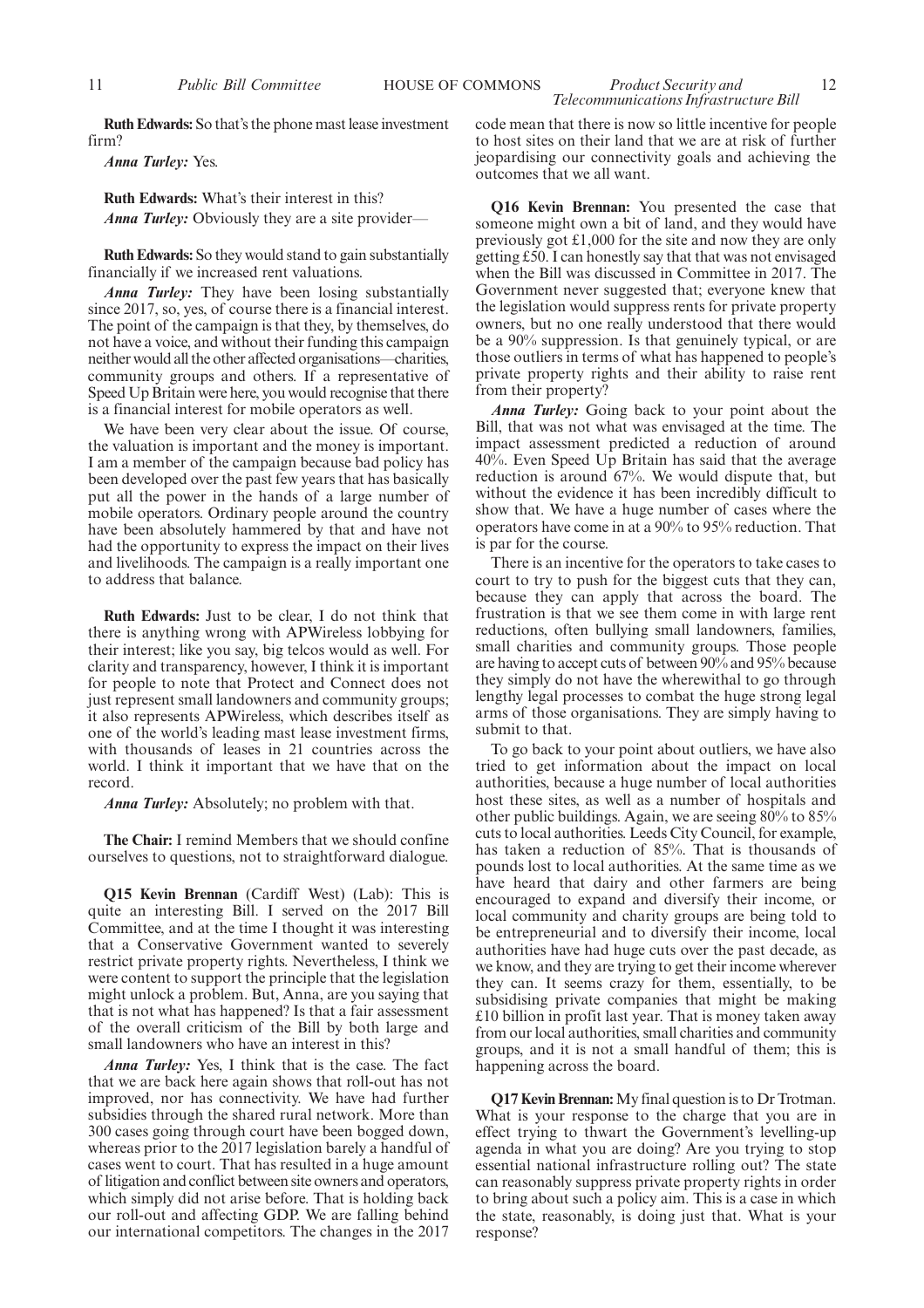*Dr Trotman:* First, we have to understand what the Government's levelling-up agenda is to begin with. If we look at the levelling-up White Paper, out of 332 pages, there are only 39 references to "rural", so maybe the Government's objectives do not relate to rural areas. There needs to be a levelling up not just of north and south, but of rural areas compared with urban.

We have always said—I said this earlier—that, as far as we are concerned, our overall objective is universal coverage, because we can see the benefits. The very fact that I am Zooming into this meeting at the moment illustrates the benefits of effective and affordable broadband connections. We understand what the benefits are and we want to see faster deployment, but we also want to see both parties playing fair. This is where I said that the ADR mechanism is a workable solution, if we can get it right.

We have to look at the positives of this as well. There is one big positive in terms of rural wayleaves on fixed-line infrastructure. With the NFU, we secured from Openreach and Gigaclear—the two big infrastructure providers for fixed-line connectivity—a wayleave agreement. We have had that since 1 October 2018, and it works. If we can get it right for fixed-line rural wayleaves, what I do not quite understand is why we cannot get it right for fixed-line urban wayleaves—Anna's point about local authorities is a good one—and in the mobile sector.

The major criticism that we have of the 2017 changes and of this Bill is the fact that we are talking about mobile infrastructure. We are also talking about the tactics being employed by mobile operators, which at the beginning of 2018 were not that conducive to effective negotiation. Basically, it was, "We'll offer you a little carrot, but if you don't agree, we will hit you over the head with a big stick." Hopefully, we are getting away from that, but again, it underlines the point that we have a major market imbalance, which we have to get right if we want to get to the point of universal coverage.

**The Chair:** Before I bring in Rebecca Long Bailey, Eleanor Griggs, did you wish to say something?

*Eleanor Griggs:* I have just a couple of points. If statutory powers are given, there needs to be some sort of accountability on the part of operators, with, essentially, sanctions if those powers are abused or not used responsibly. That sort of thing needs to be considered, because at the moment there does not seem to be any comeuppance for the poor behaviour that my members have had to endure. Are we looking at consensual agreements that are reached by negotiation, or are we looking at consensual agreements that are reached because somebody cannot afford to defend their position or get slightly more favourable terms at tribunal? It is quite cost-prohibitive, certainly for the smaller individual landowners. I do not know about the monopoly landlords that the Bill's impact assessment talks about quite a lot, but it is quite prohibitive for our smaller members.

I would also like to make the point that the NFU has an annual digital technology survey. The most recent figures—we have not quite had the 2021 figures in yet—are the 2020 figures. Going back to 2015, 29% of our members reported that their outdoor mobile signal was reliable. By 2017, that had risen to 42%. Obviously, that is a really big increase from 29% in 2015 to 42% in 2017. By 2020, it was still at 42%, so no advances have been made from the introduction of the code, essentially; that is quite important. Various other figures mirror that—smartphones with access to 4G and things like that. It just shows a stagnation from 2017 onwards. We just need to be careful that that does not continue or, in the worst case scenario, get any worse.

**Q18 Rebecca Long Bailey** (Salford and Eccles) (Lab): One observation that I have certainly made as a constituency MP is that community groups and small businesses that are faced with applications from telecoms companies often tell me when I assist them that they feel powerless, either in objecting to the proposals themselves, or in negotiating decent terms and conditions for the licence or lease agreement. They simply cannot afford the costly legal advice that would be required to get a decent deal or to object. How will the Bill exacerbate that inequity, and what amendments should be put in place to ensure that we level the playing field?

*Anna Turley:* That imbalance of power is absolutely something that we see throughout our case studies. If I may, Ms Long Bailey, there is someone in your constituency who has had a mast and a hub on their property for 25 years, and EE is now trying to force a rent reduction of around 86%. They said:

"On this basis we will not renew any lease"

and that they will do everything in their power

"to have the site removed, all land owners near us are aware of the situation and will not entertain the idea of situating on their property."

That goes exactly to the heart of it; people just feel powerless. Many often cannot have the site removed even when they want to, because of the legislation. It is having the knock-on effect that people do not feel incentivised, or do not want to have the site on their land, not only because of the lack of income, but because of the disparity in power and the threatening legal pressure from those companies. It is a David and Goliath issue. People are having to take on huge companies with huge legal arms, and they just do not feel that they can compete with them. That is a real issue.

We have suggested a few ways in which the Bill could at least make the negotiations fairer by making the ADR mandatory so that operators are obliged to undertake that. There ought to be fines for poor behaviour. There ought to be more scrutiny and a code of practice to put an onus on better behaviour from the operators in the way they deal with site owners. We think that would go a long way to addressing that balance, as well as putting some reporting requirements on them.

*Eleanor Griggs:* Yes, I would say pretty much what Anna has said. For us, it is about looking at the Landlord and Tenant Act and how it will affect a lot of our members who are currently on landlord and tenant leases that are due to expire or perhaps already have. According to the figures from Mobile UK that were used in the impact assessment, there are just over 7,000 expired leases, with another 2,000 due to expire within one year. Bringing the Landlord and Tenant Act valuation for renewals in line with the code removes the transitional provisions that were intended to ease landlords into the new 2017 code. It means that the holders of the leases that are going to expire will have no time to prepare financially for the sudden income loss that they will face. We would look at removing that proposed amendment to the Landlord and Tenant Act.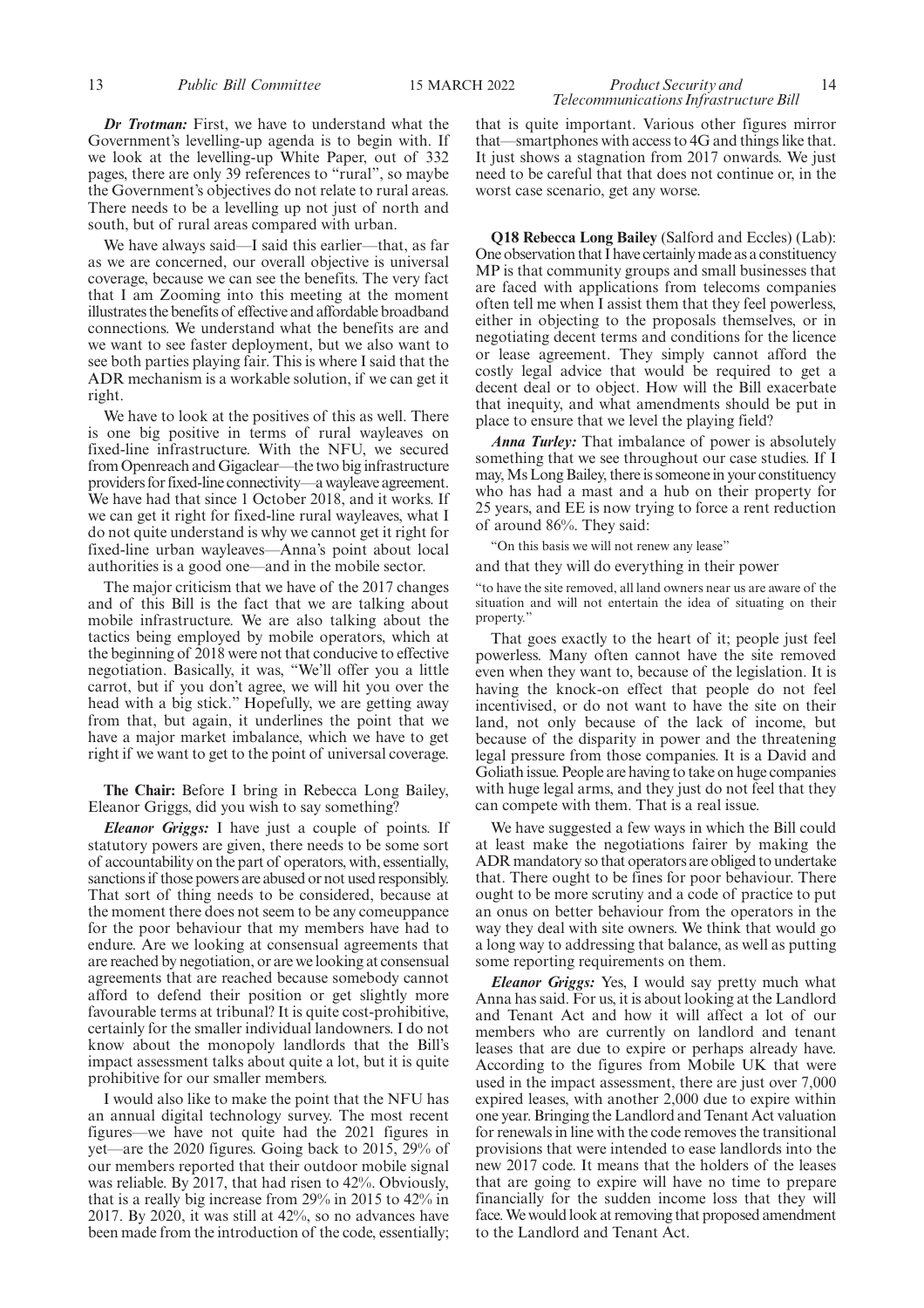#### 15 *Public Bill Committee* HOUSE OF COMMONS *Product Security and* 16 *Telecommunications Infrastructure Bill*

We would also look at the interim rents side of things. As Anna has alluded to, there are potential issues that could mean that a small landowner would end up having to pay back rent to a large operator. We have a member in Mr Double's constituency who had a lease that was due to expire that was achieving a rent of £3,500 a year. The renewal figure that he received was £17.50 a year. If the operator were to apply for an interim order and that order took a long time to come through, or the court took a long time to make that order, our member would still receive the £3,500 in the meantime. Then, if that took a year, he would have to pay back almost £3,500. Operators could use the proposed interim arrangements for indefinite periods of time, rather than looking to eventually get to either a court or tribunal-imposed agreement, or a consensual agreement. There are implications for landlords.

#### **Rebecca Long Bailey:** Thank you. Dr Trotman?

*Dr Trotman:* There are two things here. First, we understand that there is a lack of awareness as to what the code is, what it is meant to do, how it actually operates and the various tactics that are used, whether they be operators or site providers. Secondly, leading on from the lack of awareness, there is a lack of education. We are not just talking about on a wider scale—the general public, or site providers who may be in your constituency or anywhere across the UK; there is a lack of understanding and a lack of awareness within the industry itself. That is an important point.

One of the key fundamentals in resolving that issue is to have a code of practice that actually works, which we have from the 2017 revision of the code. At the moment, the code is doing absolutely nothing. Eleanor and I were part of a working group that drafted the initial form of the code of practice. What we have now—how it actually works in practice—is not worth the paper it is written on.

If we are going to have a code of practice and that is going to be a requirement of the revised code, let us make sure that that code of practice has some legal teeth. The only way it can have legal teeth, at the moment, is if it is appended as an annex to a code agreement. Very few site providers would understand that, and from what we have seen it is likely that very few agents and solicitors who deal with the code agreements understand that either.

Again, it is a case of getting the information out there, getting people educated as to what the code is and how it works and increasing the level of awareness. By doing that—again, going back to the point I made right at the beginning—you are creating a balance in the marketplace; you are having a more equitable system as we move forward. That then leads to faster deployment, and our ultimate objective of universal coverage. With what we are doing, if we have a deadline of 2025 or 2030, it is highly unlikely that those will be met, because there are too many problems and complexities within the system as it operates at the moment.

**The Chair:** If you are finished, are there any other questions?

**Q19 James Grundy:** I refer the Committee to my earlier declaration of interest. We mentioned the issue of particular sites and the considerable reductions in rent. Is that a universal problem across all telecoms companies, or are there any particularly egregious offenders regarding the practice of aggressive rent reduction?

*Anna Turley:* That is a really interesting question. We have not seen particular companies standing out any more than others. I think that they all have strong legal arms and come in with a very strong approach. However, what we have seen change, even since the 2017 code changes, is the development of tower companies, which I think is an interesting thing that has not really been taken into account when looking at the new changes.

These middlemen have been created, where tower companies will now rent the site from the landlord and use the code to cut the rent that they are paying, but will continue to charge high amounts of money to the telecoms companies—Vodafone, EE, Three, and others. The savings are not actually going back to those original companies, but somebody is making money in the middle. I think that is an important change in the market, partly, I think, because of the 2017 changes, which has not been properly explored.

Again, I think that we should be looking at that before we change this legislation, because the development of tower companies has distorted the market even further. It has not resulted in reinvestment in infrastructure, and is essentially creating middlemen who are profiting off the changes brought in to essentially accelerate 5G roll-out, and that money is not going back into the development of infrastructure.

**Q20 James Grundy:** Are those changes, with the creation of those middlemen tower companies, largely developments since the 2017 review of the legislation?

*Anna Turley:* Yes, that is when we started to see them emerge. They are a recent phenomenon.

**Q21 James Grundy:** Just for clarification, on that basis, do you think that the pressure for dramatic rent reductions is coming from those middlemen companies, rather than the telecoms companies themselves?

*Anna Turley:* I think that they are certainly playing a role in it. We have seen examples where, as I said, they have continued to charge, say Vodafone, £17,000 a year for a site, but then slashed the rent to the actual site owner to a few hundred pounds. That is absolutely a huge driving force, coming from profiteering, from those guys in the middle.

**The Chair:** If there are no more questions, I thank our three witnesses for a very informative session, and for giving us their time. Thank you very much.

#### **Examination of Witnesses**

*John Moor, Dave Kleidermacher and Dan Patefield gave evidence.*

#### 10.19 am

**Q22 The Chair:** We will now hear oral evidence from John Moor, managing director of the IoT Security Foundation; Dave Kleidermacher from Google and the Internet of Secure Things Alliance; and Dan Patefield, head of programme, cyber and national security at techUK. We have until 11.25 am for this session. Can I ask the witnesses to introduce themselves, starting with Dan?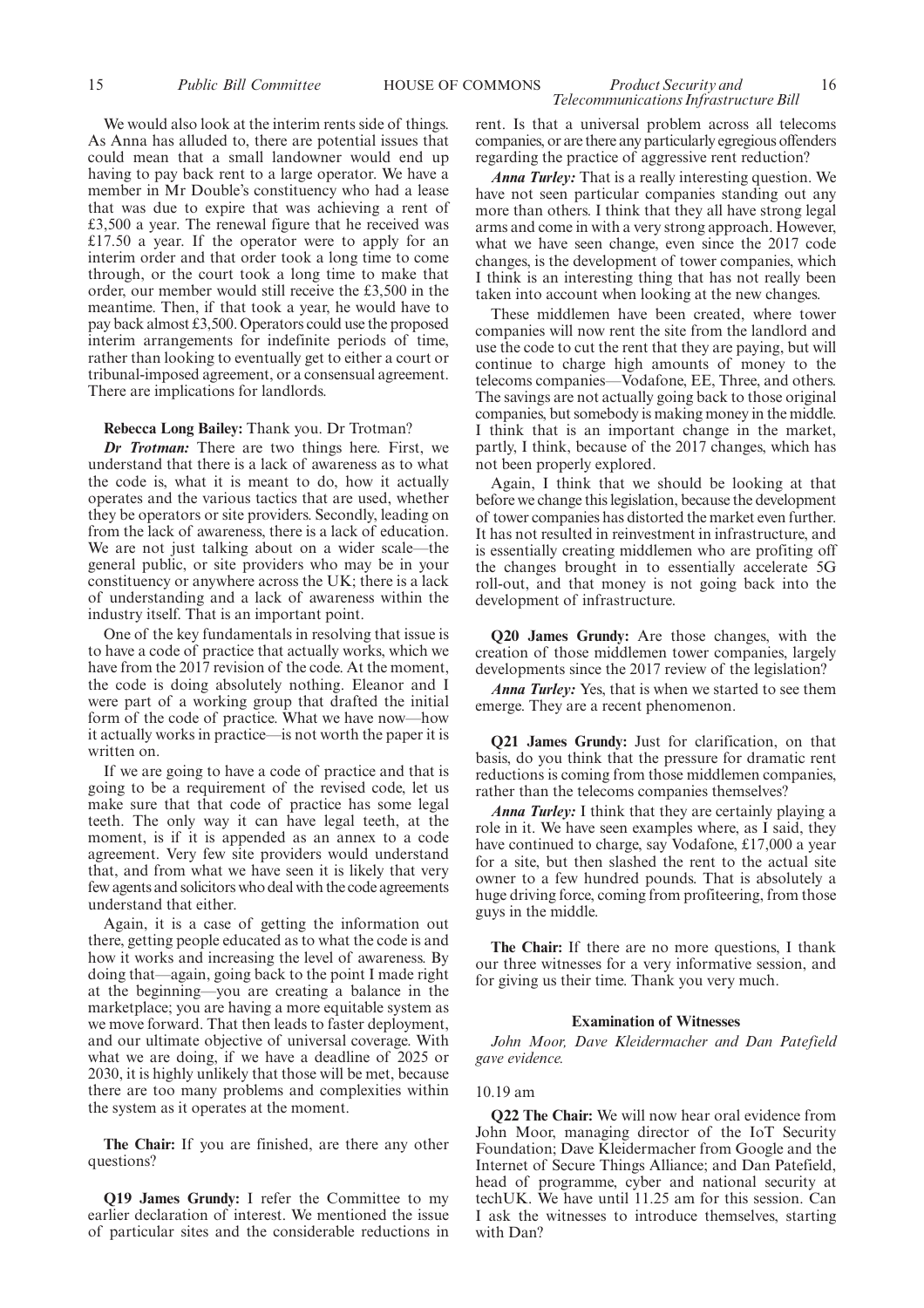#### *Dan Patefield:* Good morning, everyone. I am Dan Patefield. I lead the cyber-security programme at techUK, which is the national trade association for the digital and technology sectors.

*John Moor:* Just before I introduce myself, let me say that it is an honour to be here. This represents a milestone moment for me, seven years in the making. Seven years ago, I set out on this journey to understand what IoT cyber-security was about and its challenges, so I am honoured to represent our membership and the executive steering board. I am John Moor, managing director of the IoT Security Foundation.

*Dave Kleidermacher:* Hi, everyone. My name is Dave Kleidermacher; hopefully you can hear me okay. I am the Google vice-president of engineering responsible for the security and privacy of the Android operating system, the Google Play app store, and "Made by Google" products including Pixel phones, Nest smart home products and Fitbit wearables. I am responsible for security and privacy, including the certification strategy for the company—how we assess and demonstrate compliance with security standards and privacy standards.

**The Chair:** Thank you. I will move straight to the Minister for questions.

**Q23 Julia Lopez:** Thank you, Mr Stringer, and thank you to all the witnesses who have come here today.

John, you rather touched on the challenge: this is an area that is very dynamic. All of us are learning what the security risks are, and in Government—which often moves very slowly—it is a particular challenge to manage such a dynamic, changing picture. That is why in this legislation, we have set out some broad principles and basic requirements, but a lot of this has to be secondary legislation so we can keep up to speed with all the changes that are going to be happening to connected devices, and some of the risks that will come with that. I think it would be very helpful if you could set out for the benefit of the Committee how this picture has changed over the past few years, where you think things will be moving, the extent to which connected devices will be in our homes in future, and some of the security risks that will present.

*John Moor:* When I started out seven years ago, I was invited to take a look by the chairman of the organisation I was working for at the time, the National Microelectronics Institute. He was the CEO of an IoT company. I confess, I had not seen what the challenge was, so when he invited me—"John, go and take a look at IoT cybersecurity"—I thought, "Why me? What's the challenge? Isn't this thing just a tiny part of a well-established body of knowledge about cyber-security, and why me?" My background is in electronic engineering—semiconductors.

As it turned out, when I went and had a look, it did not take me very long to realise, "My goodness, there is a real problem here." I remember that at the time, a word I was using often was "egregious". As effectively a student coming into it, trying to understand the space, I looked at the evolution of computing, broadly speaking. In one era, we had computers—desktops, laptops—and we connected them up, and the security around those was pretty dire at one point, but we started to get on top of that. It is not perfect now, but it is a lot better than it used to be, and we are all very familiar now with doing security updates. The next phase was mobile. Mobile

was not quite as bad as the era of PCs. It was better—still a few problems, but much, much better. Then we got to this thing called IoT, and it took a complete reset. It was totally egregious.

I come from the world of embedded systems engineering, and one of the first events we did was a summit we ran at Bletchley Park in 2015, just to do a landscape piece—just to try to understand it from chips to systems, bringing in the regulator. We had a representative of what was then the Communications-Electronic Security Group, but is now the National Cyber Security Centre, to try to understand where the issues are. Part of the problem, I think, is what I learned there as an embedded systems guy. We had a pen tester there, and he said, "If a researcher comes knocking on your door, don't turn him away." I thought, "That is a really interesting thing. What is he talking about?" We were talking about vulnerability disclosure. For someone who comes from embedding air gap systems, security was not a thing. It does not take you long to realise that when you start connecting things up, suddenly you expand this thing called an attack surface. Attackers can come from many sources, not in proximity to the thing that you are working on. Suddenly, you have this massive attack surface.

The whole idea about IoT—internet of things—is about connecting things up, so by its very nature, you are vulnerable. These things can come at you from many angles. What does that mean? It means different things to different people. I tried to understand what this thing called security was about. I immersed myself in the security community and straight away I realised there were different groups. If people start talking to me about data, they are usually coming from a data security or information assurance-type background. If they talk to me about availability of systems—keeping systems up—they usually come from an operational technology. What I mean by that is the sort of things we find in industry—process and manufacturing.

Then we have this thing called IoT. One of our board members expressed it very well. He called it the "invasion of IoT". What I took from that is that this technology is coming at us, ready or not. We established in those early days that we needed to have a response. The need is now. We could not wait for new standards and regulation, which is why we set up the IoT Security Foundation. Our centre of gravity is in best practice. It is saying, "Can we help manufacturers who do not yet see that the very fact that they are starting to connect things up poses a risk?" They did not, but now we are in a much better state. The body is developing.

I am delighted to be here to talk about this regulation. More needs to be done, without a doubt. A seminal moment for me was at the very first summit that I talked about. We had the chief technology officer of ARM, a chap called Mike Muller, give a talk in which he said, "The ugly truth is this: you will get hacked." That was quite an epiphany for me, because coming from an engineering background, we engineer our systems to be virtually perfect, but what we are witnessing now is that security is a movable feast that evolves. Out in the wild, things change. New vulnerabilities are discovered. Yes, you can do all you can to engineer it up front, but guess what? Once it is in the wild, this thing called resilience is so important. What that means, especially in terms of this regulation, is the software updating part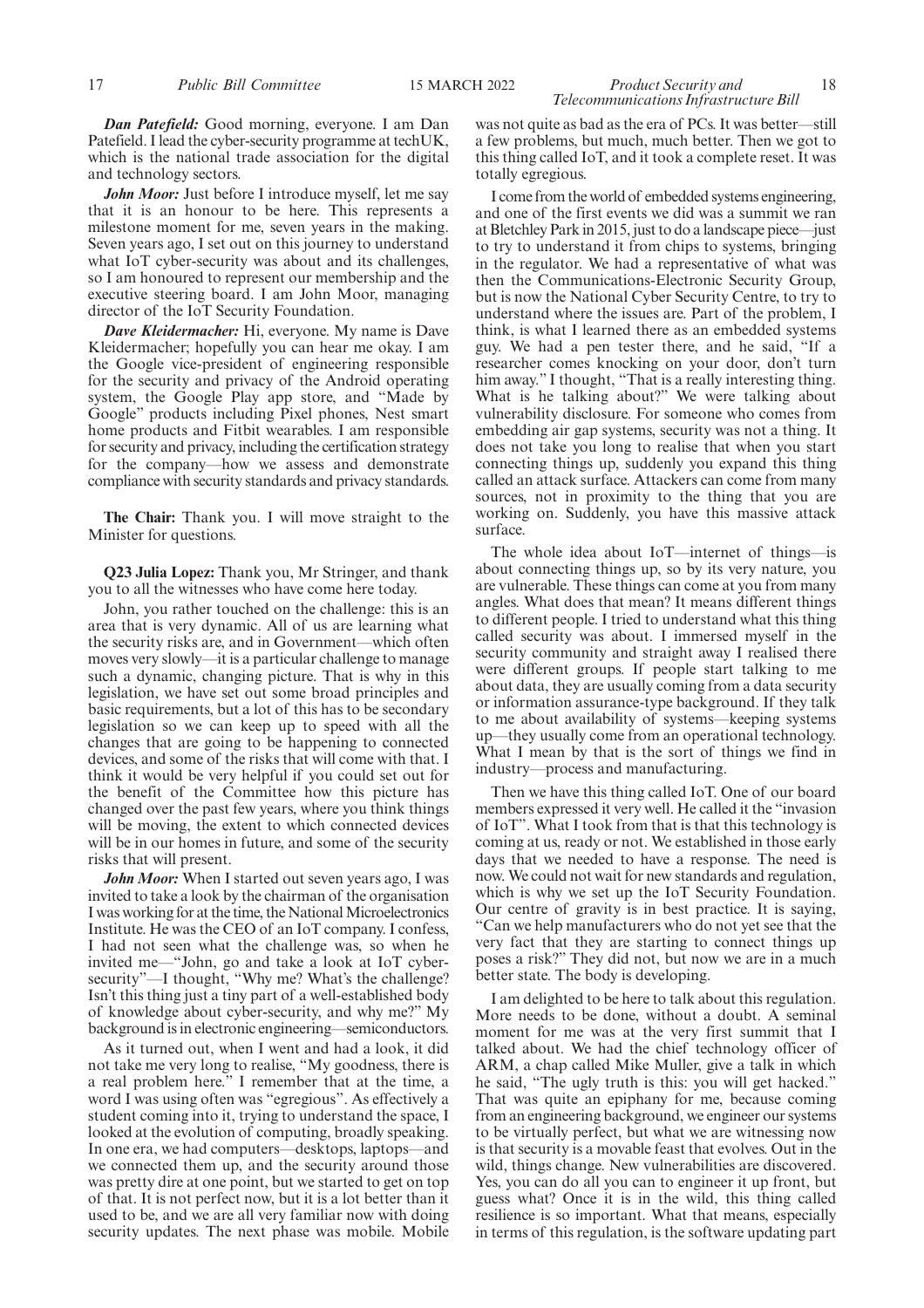and especially the vulnerability disclosure. They are absolutely essential parts. That is part of what I have learned on the way.

I come to refer to IoT security as a "wicked challenge". By that I mean that I do not think we will ever perfectly fix it, because it is always moving, but we can address it. We can mitigate the risks to a level that we are comfortable with and can accept. Again, another phrase I learned is, "Don't let perfect be the enemy of the good." This is all good. This is progressive. This is what the world needs. Being part of the regulatory process to get here today, it became apparent that getting regulation right is so difficult. It is so easy to get it wrong, but going through the process, this is a regulation that we can wholeheartedly back. We think it is absolutely the right thing. It takes a step; it gets us on that security journey. We often talk about an on-ramp of security. It is about maturity. In terms of regulation, this is a fantastic first step, but more will come. The way it has been set up is exemplary. We can evolve it over time as we have to ratchet up the security for the benefit of consumers and society. I hope that little ramble gives you some idea about my journey and where I think we are at.

**Q24 Julia Lopez:** It would be helpful if the other witnesses could also set out the context from their perspective. I am particularly interested in Google's view, given it is a company with vast resources and a lot of expertise. There is a challenge for smaller operators about how to fulfil basic security requirements and how you think the basic set of requirements will help start that conversation with people who may not have even thought about the security of their devices before the legislative requirements come in.

*Dave Kleidermacher:* Let me start by saying I am so appreciative of the leadership role that the UK Government have taken to help us get to a better place for IoT security. I have been working closely with the Department for Digital, Culture, Media & Sport and NCSC for the past couple of years leading up to this. I have worked on how to measure security in digital technology for almost 20 years, and I believe that the lack of transparency in what the security ingredients are for digital technology has been one of the headwinds facing the entire digital world, even before the IoT was called the IoT. Of course, the IoT has made it much more urgent that we address this.

I agree that the minimum requirements we are talking about here are a really good starting point, but as we move forward and look at the secondary legislation, the really big challenge is how we scale this. The question about smaller developers is something that I am quite concerned about. At Google, we build our own first-party products but we also develop global-scale platforms. On Android, we have many manufacturers of devices across all different price points. We have millions of app developers across the world with whom we connect and work in all sorts of different environments.

One of the biggest challenges is how to monitor and measure these requirements, and how to make that work for small businesses in particular. That is the area I have personally been putting a lot of time into over the past couple of years. How do we build and establish an actual practical mechanism or scheme for measuring security at scale? There are a lot of details that go into that, but at the end of the day, we need a hub and spoke model. I can give you an example of a failure mode. The

UK is, again, taking a leadership role, but many countries are looking at similar kinds of ideas and legislative concepts. The problem is that if every single country decides to create its own testing scheme for how to measure this, imagine how difficult it would be to have, say, a webcam or smart display, and then go to each country and provide documentation, provide the test results, explain how it works and go through a testing mechanism for every country.

*Telecommunications Infrastructure Bill*

As an example, for our Nest Wifi products, Google has had public commitments and transparency about our desire to have third-party independent security labs to test the products and assess compliance to these common-sense requirements. We have been doing that for a while now. We certify all of our products that way, but then a couple of countries at the leading edge of this started to ask us to certify again their schemes, and we did. That was a lot of work, to test to one scheme and certify and then do the same for another country with a different set of rules. The product did not change at all; it did not get any better because we were already certifying it. However, the work and the cost of doing that were significant. If we scale that to the full IoT, to all the countries which are interested in this—they all should be—then you can imagine how quickly it breaks down.

The hub and spoke model is looking at how we can work together to build a public-private partnership where there are non-government organisations, typically well-regarded international standards bodies, which take the great standards that we are developing, such as the ETSI EN 303 645 international specification on security requirements, which the UK has led in developing, and translate that into a practical conformance regime. An NGO can take that specification and the test specification—a sister specification, ETSI TS 103 701—and test a product once to have it certified for use in all of the different nations which adopt the same standard. That is the trick to this—the hard part that has to be solved as we move forward.

*Dan Patefield:* I think John and Dave have already mapped out the ever-growing risk landscape, so I will not reiterate that. From an industry perspective, there is clearly strong support for the ambitions of the Bill we have been discussing today, in implementing a minimum baseline that everyone should work to. Certainly, large swathes of industry are going beyond that, as Dave has outlined. I think I would join the other panellists in commending DCMS on the leadership that it has shown in developing the framework, not just with this legislation, but with the code of practice in 2018. I also commend it for playing a key role in developing the globally recognised standard in this space, EN 303 645—I always get that number wrong. The challenge that we have, and I am sure that we will come on to this, is that the code of practice—we supported its development and engaged industry in it—created an outline for best practice. However, it was never prescriptive; it was broadly focused. The practical challenge now is translating that into regulation that is workable for industry and consumers. I am sure we will move on to that, so I will leave it there.

**Q25 Julia Lopez:** Dan, you touched on the challenge about the need for simplicity, so that this very complex area is at least understood on a basic level—a general hygiene that everybody needs to apply. Ultimately, there is a need to thrash out a lot of this via secondary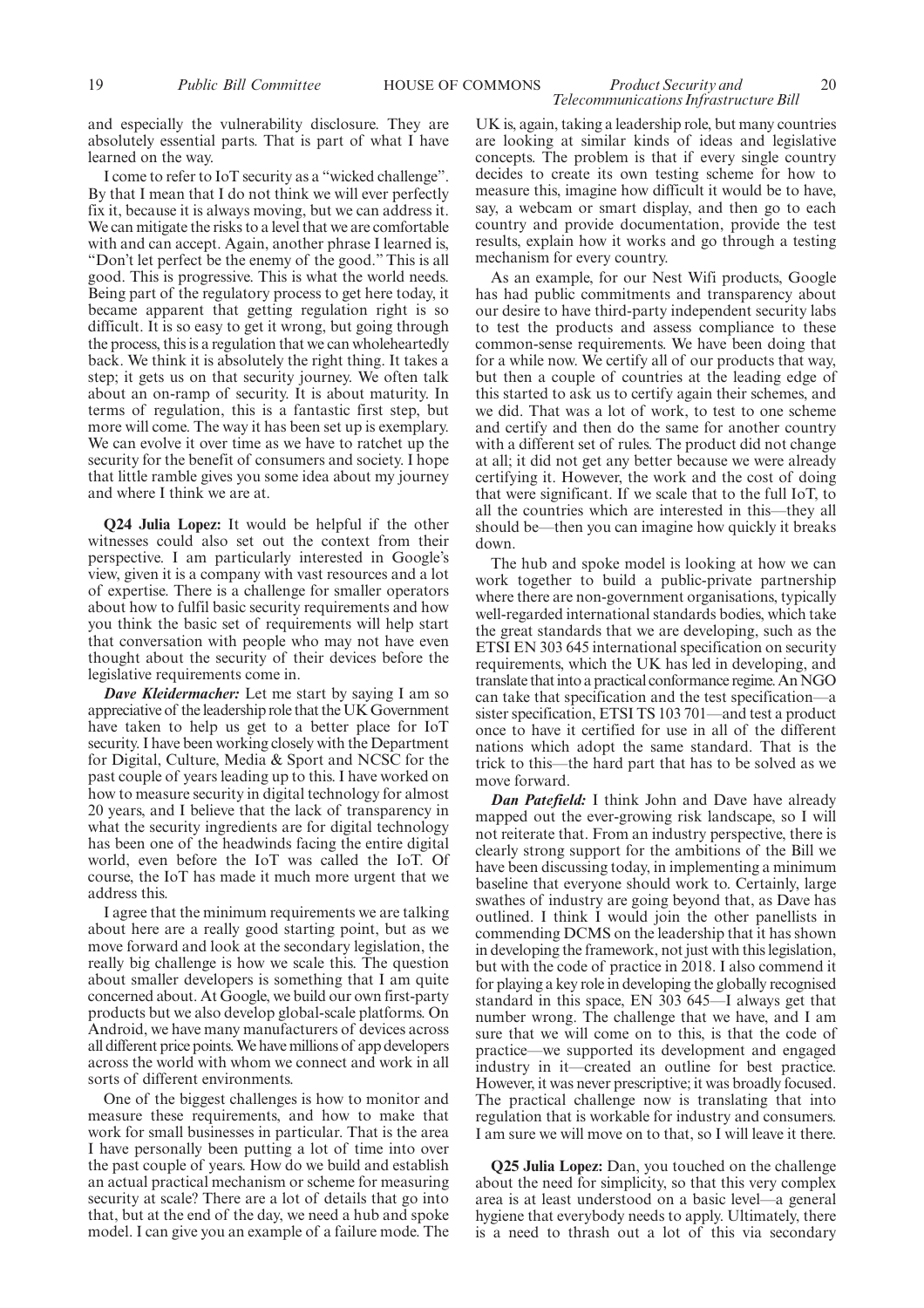legislation. I wondered to what extent that basic requirement has helped you have conversations with other members of your organisation who may not have been aware of some of the challenges coming down the line. Also, does the basic three-point requirement that we will be introducing help the conversation with consumers about what they need to do, and some of the things that they need to be demanding of products when it comes to security?

*Dan Patefield:* Going back to the code of practice, I am confident that across all 13 of those areas many companies have made good progress, and will continue to develop best practice that goes far beyond those requirements. I think it is a good approach to start with the three requirements that are included in the Bill; it is not the case that industry will be surprised by what comes out in secondary legislation. The practical challenge is translating the non-prescriptive code of practice into something that will be more prescriptive by definition.

There are a number of areas where I think there is more work to be done to smooth the path to compliance, if you like. We have got various elements. We have got the standard—that is not going to be a surprise. We know the security requirements—they are not a surprise. What we have not got is the boring bit—the technical specification that people in compliance teams within manufacturers are worried about. Quite often they have to then communicate that to their HQs—which are often in different parts of the world—and say, "We have got legal certainty that this is how it is going to work and this is how we achieve compliance". That is the bit that we have not yet got.

**Q26 Julia Lopez:** Just one final question for Dave Kleidermacher. You talk in your submission about not having static labels, but live labels. Can you take me through how that would look in practice for the consumer?

*Dave Kleidermacher:*It is a really important distinction, as we look at the so-called security ingredients in digital products. The analogy to food is a good one—but it also has its limits. What is good about it is that consumers deserve to have information at their disposal to be able to make better decisions about their health; in the case of food, that is their physical health, but in the case of digital technology it is their digital health. The concept that a consumer should easily be able to get a sense of the security status of a product is a very good idea. However, the main challenge is that food contents do not typically change—there can be a printed label that works okay. However, in the digital world, it could happen that you ship a product today and then there is a severe critical vulnerability, perhaps a hardware problem, that cannot effectively be mitigated or even patched. If that happens in the future, even a day after you have shipped it—this is a worst-case scenario—then if you try to put an attestation on the static label that the product is "secure" or meets these requirements, that attestation could be immediately incorrect. In fact, it could be dangerously misleading, and give consumers a false sense of security, so I believe that, while the ingredients label is essential, the user needs to have transparency. The consumer needs to have visibility here.

That label needs to be a live label. A simple example would be a QR code on packaging, although I am not sure how much consumers really go back to their packaging. We should also stress in-product experience wherever

#### 21 *Public Bill Committee* 15 MARCH 2022 *Product Security and* 22 *Telecommunications Infrastructure Bill*

that is practical. It will not be practical in the case of every electronic product, but there is typically an app to manage many of our consumer IoT products. The app can provide an experience where the consumer can get the real-time, current status. That status can be as simple as a link that takes you to the certification page. As I mentioned earlier, we can have NGOs that establish the conformance programmes that we need to help to measure the security. It could just take you to the certification page to see the real-time status. If a product is deemed unsafe for use, it will become decertified, and the user will then know it.

**The Chair:** We now move on to the shadow Minister, Chris Elmore.

**Q27 Chris Elmore:** Thank you, Mr Stringer. This is only for Mr Patefield, unless anybody else wants to come in, of course. You talked, in answer to the Minister, about implementation and getting to the specifics of how that is delivered. In your evidence you refer to manufacturers and retailers being concerned about the timescales of the Bill, specifically the 12 months. I wonder whether you could expand on that, as I think you wanted to in your previous answer, and specifically on how secure devices could become obsolete because of the speed that it would take to implement the changes within the 12 months of the Bill's introduction.

*Dan Patefield:* There are two points on the timescales. There is the point at which the grace period will begin. For industry, we strongly think that that should be when the regulatory framework is confirmed and we know who the regulator is. That is the point at which that countdown should start. There are different views in industry on how long an appropriate grace period would be. Obviously, DCMS has confirmed that it will be no less than 12 months. Once we see that technical specification, a lot of parts of industry will have interpreted the code of practice in such a way that complies, so that will not be a problem for them, but some might have an interpretation that the compliance framework rules out—for example, around passwords. They might have to go back, certainly for security requirement 1, and make a hardware change. For a lot of these products, the supply chains are enormously long. Take a projector coming over from Malaysia. That will be 15 weeks in transit, and eight weeks getting through the broader supply chain in the UK through distributors and re-sellers. That already reduces the 12 months to seven months for manufacture and design. That is the difficulty that some manufacturers might face.

To the obsolescence point, there are two points again. In terms of when this comes in, we have to communicate it to consumers in such a way that it does not cause them to think that any devices that they currently have are obsolete in any way. That is a communication piece. It is about DCMS and the Government broadening that out, and helping consumers to understand what the legislation is for. More broadly, I am sure that we will come to the timescales for security updates but we do not want that to turn into some kind of perceived sell-by date. That is the minimum we will give you security requirements for, but the device is not useless after two or three years. Both those elements might lead to an increase in electronic waste and the kind of things that we want to avoid in a practical framework.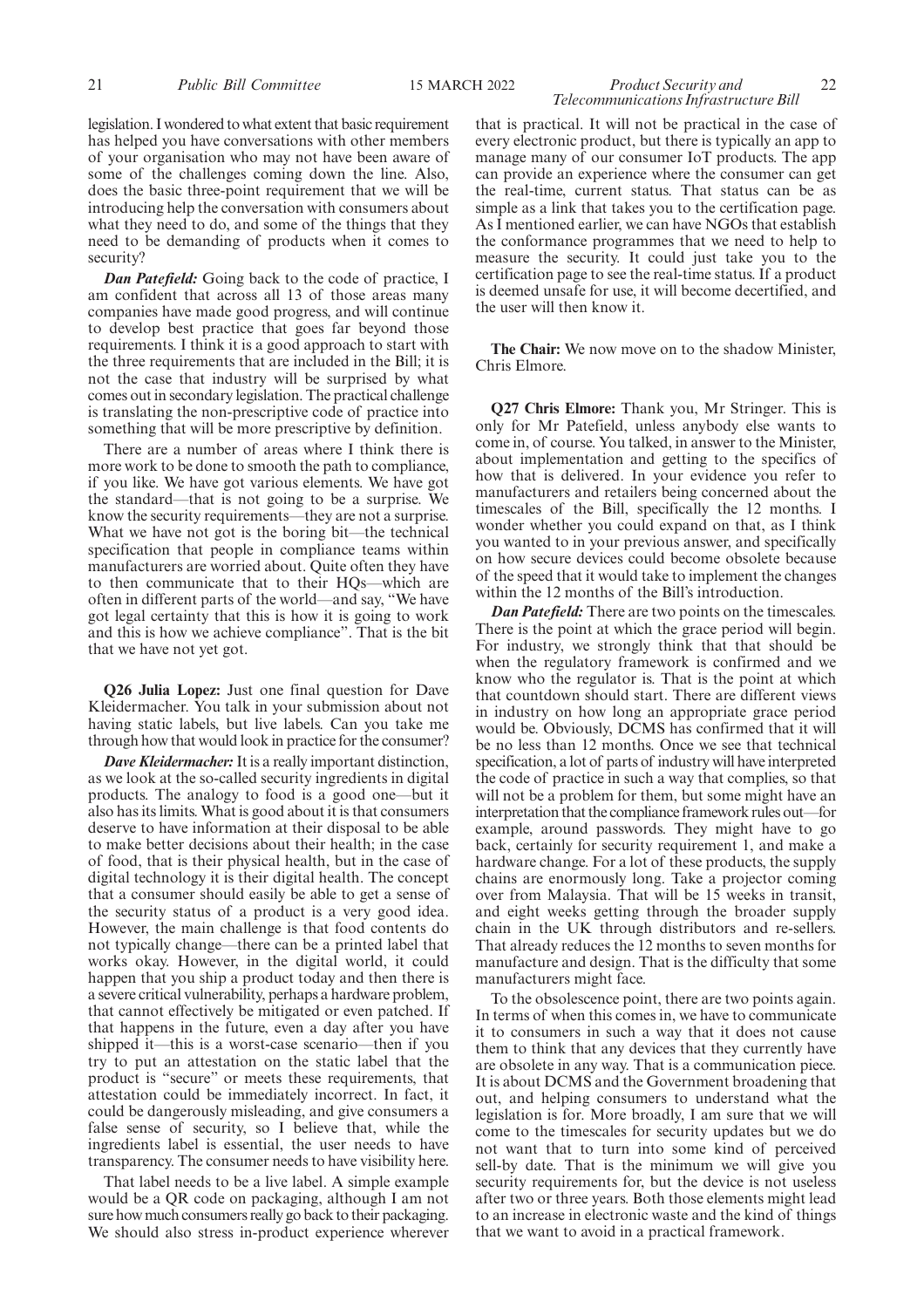**The Chair:** Do either of the other two witnesses wish to comment?

*Dave Kleidermacher:* I would like to make a quick comment. Especially as we look forward in time, beyond the minimum requirements to the larger set that are codified into the ETSI EN 303 645, and extended requirements even beyond that, in different vertical markets there will be a desire to have additional requirements. For example, on the Android side, a Google-certified Android device already meets baseline requirements, so we are working with NGOs on how to define higher levels. For example, the strength of a biometric is really important on a smartphone, and that is not currently covered by the baseline requirements.

As we go forward, there will be an increasing set of requirements, and there is a way to balance that challenge. You will always hear of some manufacturers, including smaller ones, that have more difficulty meeting a certain requirement in a certain timeframe, and one way to help balance that is by focusing more on transparency about whether the requirement is met, versus requiring that all those requirements be met. I like to say that transparency is the tide that raises all boats. That is the key.

To go back to our analogy with food, it is not that on a label it says that you cannot have more than 50 grams of something; it is that you can compare the number of grams of carbohydrates and other ingredients between products. If you look at EN 303 645 and all its provisions there are many—you could ask manufacturers simply to attest as to whether those are met. Yes, I still believe that there are minimum requirements that are critical, but in as much as we run into some difficulties on timeframes, you could just ask them to state whether they meet those requirements. That transparency will still be really valuable for consumers. Again, the NGOs that are setting up those conformance schemes can take the attestations of yes or no across the requirements and translate that into a health score, if you will, to help consumers make better decisions.

**The Chair:** Thank you. John, did you wish to add anything?

*John Moor:* Yes, I have a few points to make. First and foremost, most of my comments are about the here and now: what we are looking at, what is in front of us and the three requirements that are coming. Our assumption and that of our members is that, as we add to that, there will be an equally robust and rigorous process to determine what might follow. That is essential.

The labelling question is really interesting, along with certifications and attestations. All we can say about certification is, under these conditions, on this day, in these tests, those conditions were satisfied. I have heard the discussion about food labelling schemes come up time and time again as a "We ought to do something like that", but in our view that is not really practical.

One of the things that I had to get my head round when I came into this space was some people talking to me, saying, "Safety and security are the same, aren't they, John?" I had never had to get my head around that in the past, but I thought about it for about an hour, and I concluded, "Actually, they are not the same." They are not the same because safety is much more determinable. You can define the situation, the operating environment, the characteristics, the materials, etc., and you can figure out, "This is safe under these conditions." The difference in security is that it is dynamic—there is a changing environment, there is a human adversary at the other end. We might consider something to be safe today, as David said, but that changes over time.

Where do we place our trust? Do we place it in the product? I do not know that we do. Do we want to be looking up thousands of products to see what the certificates are? Where we really place our trust is in the companies that provide those products. It is interesting that, of the three provisions that we are talking about, only one is really related specifically to the product, and that is passwords. The other two are really about the processes that are involved in the providers of the technology—vulnerability disclosure and keeping the software updated.

I do think that certification is useful, but it is not a panacea; it only goes so far. What we are really looking for is something that we would term "continuous assurance". How do you do continuous assurance? That is the question for the industry to answer going forward, but some of the mechanisms that we have done in the past do not map well into a future world that is changing rapidly.

That is on the labelling front. It should be as simple as possible for consumers and for the producers of the technology. There is a discussion about whether we need another label. Certainly, many of our members favour integrating this into something that is already known. For example, could it become part of a CE labelling scheme, so that we add the security elements too? Those processes are well known.

Some of the discussions among our members about keeping software updated come down to considering what is a reasonable time to keep software updated. If you make it too short, that process is almost meaningless, and means that consumers probably will not buy a product if the update is, let's say, after only six months. If that update is too long, the company is carrying a financial legacy burden. What is the right point? I think we will find that out. Is it three years, five years, one year? We do not quite know yet. My own view is that it should be a length of time that is beyond the life cycle of the product. In that regard, it is variable and I do not know how that would quite be implemented, but that is what we have in front of us. For the here and now, this is what we are talking about; as for the future, we are assuming the rigorous.

In my view, security is an awful lot like quality. As we go into the digital world, we will see profound changes not only in the way that we use products, but how they are produced. We already know that: among our membership whole engineering teams have been reconstructed. The selling of physical products must be reviewed too, because are we buying a physical product? Often we are not, often we are buying a service. Do we actually own it? No, we don't.

Those are things that we will be working out as we go forward. We must understand those limitations as we do that, because we do not want to be taking the past into the future when the future looks quite a lot different from the past.

#### **The Chair:** Thank you.

**Q28 Chris Elmore:** One final question for techUK about part 2. Lots of organisations that you represent talk about the digital connectivity divide within cities